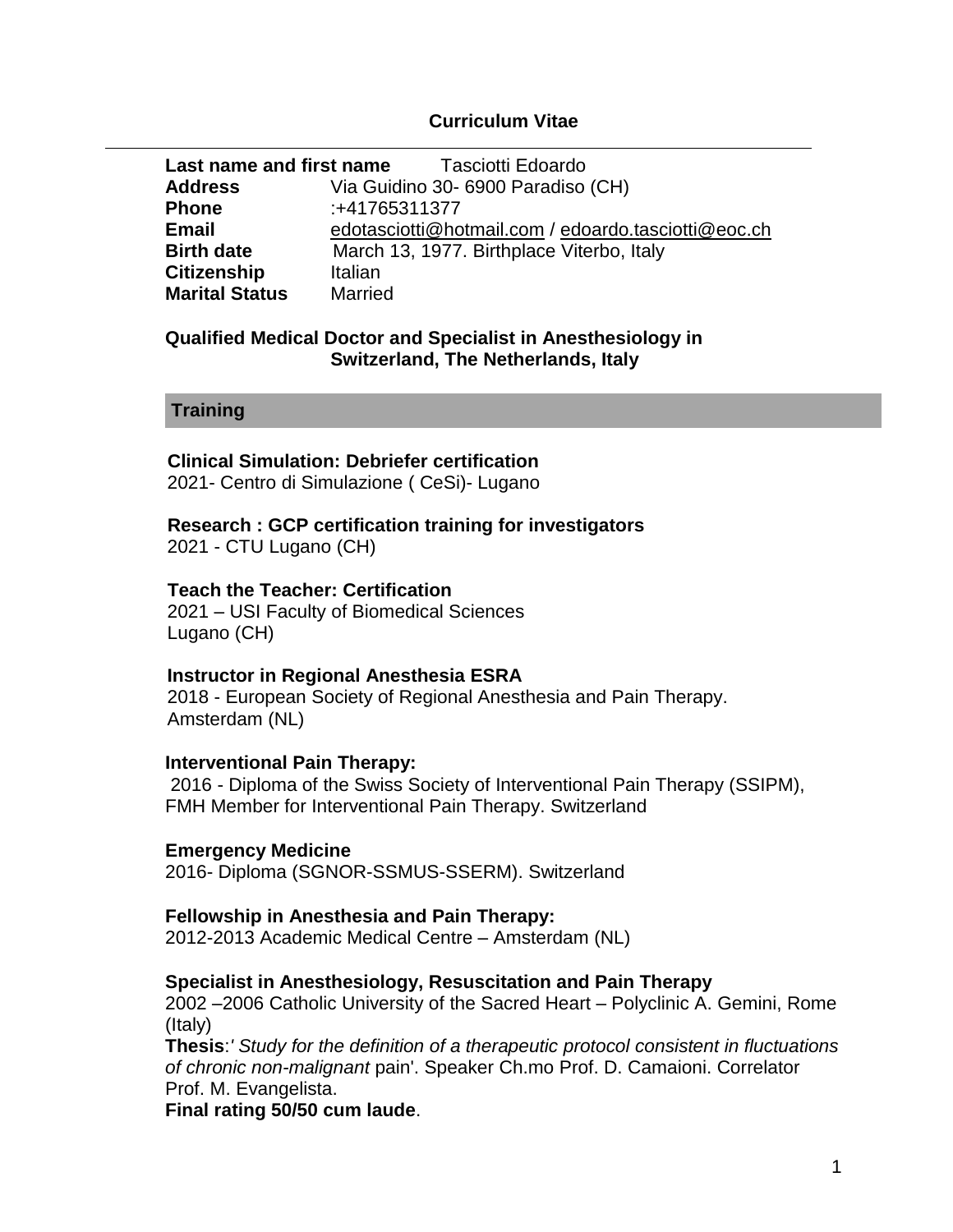The inscriptions to the order of surgeons and dentists of the province of Viterbo (Italy). Inscription No.2061 24/07/2003. **Degree in Medicine and Surgery.** 1996- 2002 Catholic University of the Sacred Heart- Rome - Polyclinic A. Gemelli, Rome (Italy)

**Thesis**:' *Pain from chronic-degenerative pathology: clinical and economic epiphenomenni resulting from the use of COXIB'*. Speaker Prof. D.Camaioni. Correlator Prof. M. Evangelista. **Final rating 110/110.**

Classical High School ( Gymnasium) 1991-1996: 'S.M. della Quercia '- Viterbo Final rating 52/60

#### **CAREER PATH**

 **Lecturer - Faculty of Biomedical Sciences -USI** Lugano ( CH) -2021-present

 **Clinical - Tutor in Anesthesiology - Faculty of Biomedical Scienses- Medical Master School - USI** Lugano (CH)-2020- present

**Lecturer at the High School in Nursing Care- Post-Diploma SPD SSS- Nurse Anesthesist**

Lugano (CH)- 2020-present

## **Clinical Research Coordinator – Service of Anesthesia Ospedale San Giovanni**

Bellinzona (CH) 2020-present

**Consultant Anesthesiologist and Medical Director of the Day Surgery**

EOC Cantonal Hospital - St. John's Hospital- Bellinzona Switzerland (CH). 2019-present

#### **Emergency Physician**

Croce Verde -Bellinzona 2016-present

**Consultant Anesthesiologist and Pain Care Hospital Head of Day Surgical Department - FMH Anesthesia Member FMH of the Swiss Society Interventional Pain Management-SSIPM** EOC Cantonal Hospital - St. John's Hospital-Bellinzona Switzerland (CH).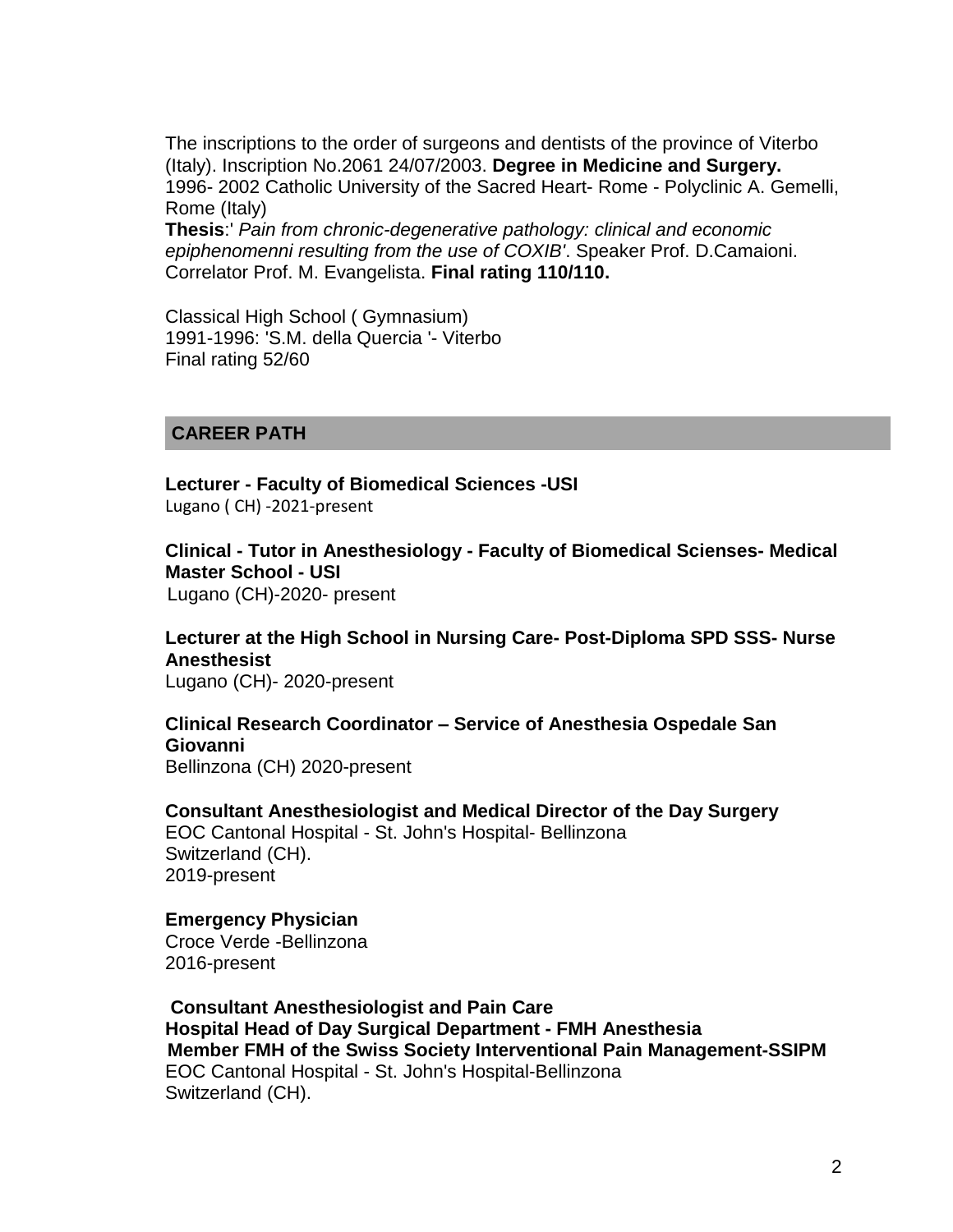January 2016-present

**Consultant Anesthesiologist**–*Noordwest ziekenhuisgroep*- Den Helder-Alkmaar Headquarters (Specialty Training Hospital in Anesthesia and Pain Therapy) October 2014 – December 2015

**Consultant Anesthesiologist -** *Academisch Medisch Centrum* (University Polyclinic),) Amsterdam. Department manager: Prof. Schlack September 2012 – August 2014 Dutchwork experience: Fellow -Consultant

**Consultant Anesthesiologist** at outlying hospitals in the Netherlands August 2012

**Consultant Anesthesiologist** for the company Medicplan. B.V., Amsterdam Work at the following hospitals and clinics: *Slotervaart Ziekenhuis*, *Boerhaave* Clinic (Amsterdam) and *Lairesse* Clinic (Amstelveen) January - July 2012

**Winner of Competition, for examination and titles, for permanent contract as Consultant Anesthesiologist** at the Hospital 'Santa Maria della Stella' of Orvieto (Italy) June 2008 - December 2011

**Consultant Anesthesiologist** at the Hospital 'Santa Maria della Stella' in Orvieto (Italy) Fixed-term contract April - May 2008

**Consultant Anesthesiologist** at Santa Maria Hospital of Stella-Orvieto (Italy). February 2007 – March 2008

**Consultant Anesthesiologist:** Junior Consultant at the Integrated Complex Columbus- Polyclinic A. Gemelli, Rome (Italy) Activity in the operating room after finishing specialization in anesthesia and intensive care. Director: Prof D. Camaioni. November 2006 – January 2007

## **MD Resident in Anesthesiology**

2002-2006 Catholic University of the Sacred Heart. Policlinico A Gemelli. Roma (Italy)

## **Medical Doctor at the A.S.L. of Viterbo (Italy)**

Appointment at Services Medicine Tax doctor's activity. August 2005- September 2006

**Medical Assistent** at the Columbus Integrated Complex- Polyclinic A. Gemini, Rome (Italy)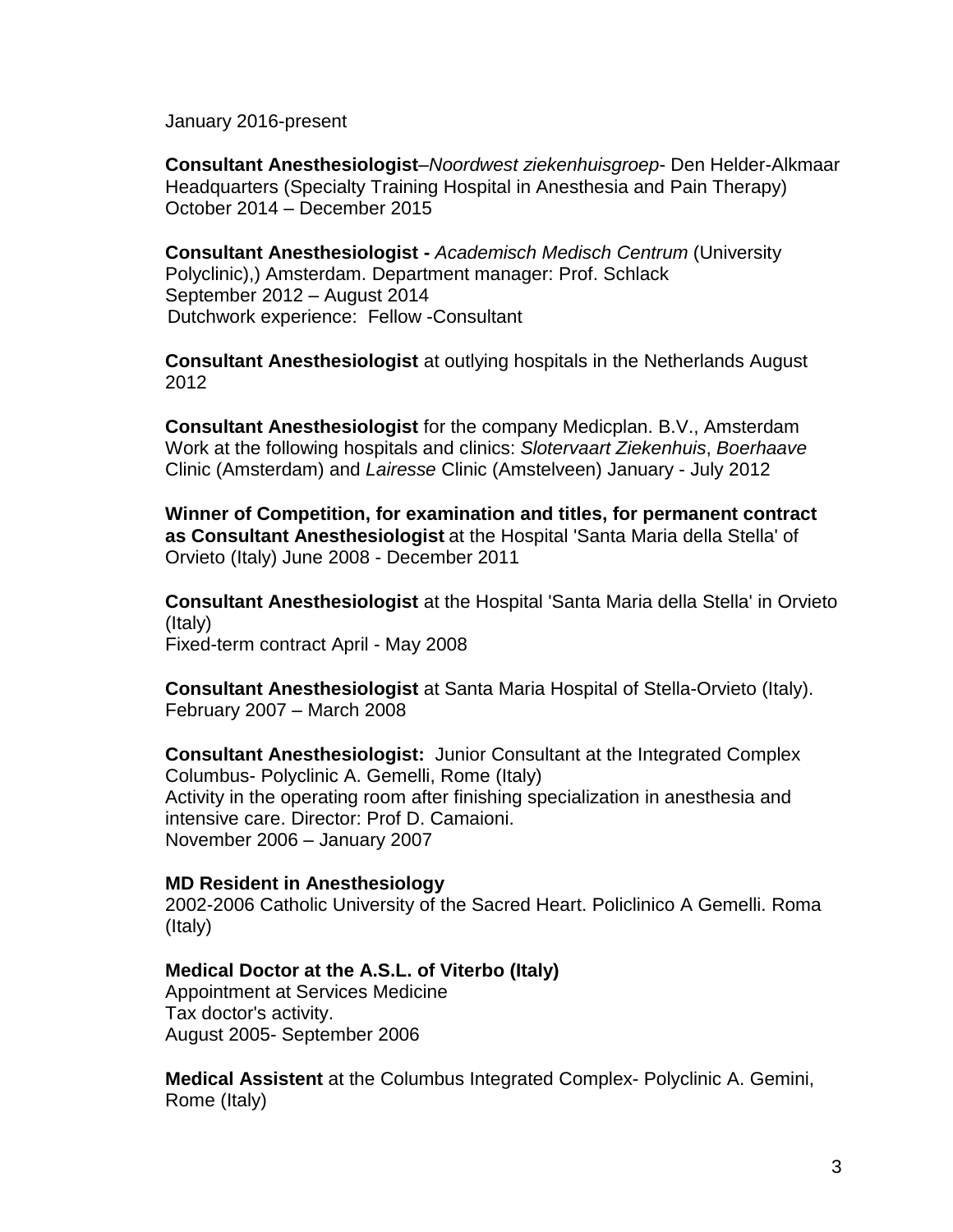## **TRAINING AND PROFESSIONAL TRAINING**

Executive: Prof. D. Camaioni.

**2021** Teach the Teacher USI Faculty of Biomedical Sciences – Lugano (CH)

**2021** Feedback in the Clinical Setting USI Faculty of Biomedical Sciences – Lugano (CH)

**2021** Teaching in the Classroom USI Faculty of Biomedical Sciences – Lugano (CH)

**2021** Teaching in the Clinic USI Faculty of Biomedical Sciences – Lugano (CH)

- **2021 -** Course for Debriefer in Simulation (CeSi Lugano)
- **2021-** GCP 1 level course ( CTU Lugano)
- **2020 -2021** "Monday Morning meeting" of Anesthesia Department at EOC ( Bellinzona, Lugano, Locarno, Mendrisio )- (CH)
- **2020 -**Course L.E.O: Leading an Empowerment Organization
- **2020-**Videoconference Hospital Authority (Ticino) " Anesthesia for thoracic surgery in pregnancy. Bellinzona (CH)
- **2019 -** Swiss Pain Congress SSIPM- Montreaux (CH)
- **2019** Cadaver Lab for Neurostimulator Implantation sponsorized by Stimwave company – Amsterdam (NL)

**2019-** Videoconference Hospital Authority "Anesthesiological aspects in the care of head trauma". Lugano (CH)

**2019**- National Congress of Italian Association for Sport Medicine FMSI. Rome (Italy)

**2019**- Videoconference at Ente Ospedaliero Cantonale "Fluid management in perioperative setting". Locarno (CH)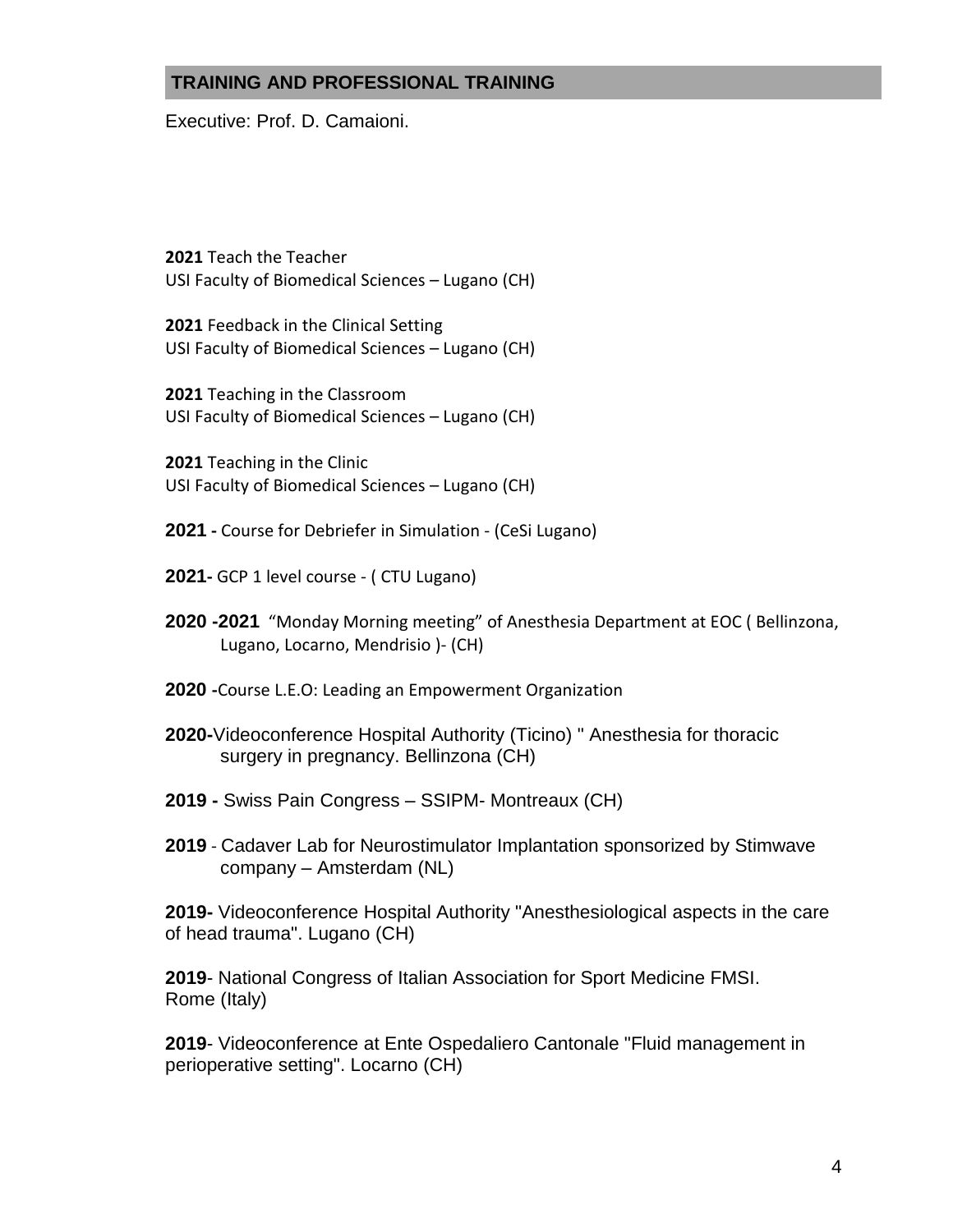**2019**- Videoconference at Ente Ospedaliero Cantonale( Ticino) "Perioperative Management in the Parkinson Patient". Lugnao (CH)

**2019**- Videoconference at Ente Ospedaliero Cantonale "Pharmacology of Oral Anticoagulant: practical approach". Lugano (CH)

**2019**- Videoconference Ente Ospedaliero Cantonale " Diabetes and Pregnancy" Lugano (CH)

**2019**- Videoconference at Ente Ospedaliero Cantonale " Physiopathology of Dysbarism" Lugano (CH)

**2019**- Videoconference at Ente Ospedaliero Cantonale "Systemic Toxicity of Local Anaesthetics" Lugano (CH)

**2018**- Videoconference at Ente Ospedaliero Cantonale "Intrathecal opioids for the Cesarean Section" Lugano (CH)

**2018**- Videoconference at Ente Ospedaliero Cantonale "Autopulse in extrahospital emergency system " Lugano (CH)

**2018**- Videoconference at Ente Ospedaliero Cantonale - " PONV's Treatement update" Lugano (CH)

**2018**- Instructor Course for Regional Anaesthesia ESRA-Amsterdam (The Netherlands)

**2018**- Corso "Fundamental Concepts in Pain". SSIPM- Bern ( Switserland)

**2018**- Videoconference at Ente Ospedaliero Cantonale (Ticino) "Epidural Blood patch for PDPH" (Switzerland)

**2018**- Videoconference at Ente Ospedaliero Cantonale (Ticino) "Difficult Airways Management". (Switzerland)

**2018**- Videoconference at Ente Ospedaliero Cantonale (Ticino) "Cerebrovascular reperfusion therapy in patients with Acute Ischemic Stroke". ( Switzerland)

**2018**- Videoconferenza Ente Ospedaliero Cantonale ( Ticino) " Methadon's use in the perioperative". (Switzerland)

**2017**- 10th Pain Congress of the European Pain Federation EFIC Copenhagen (Denmark)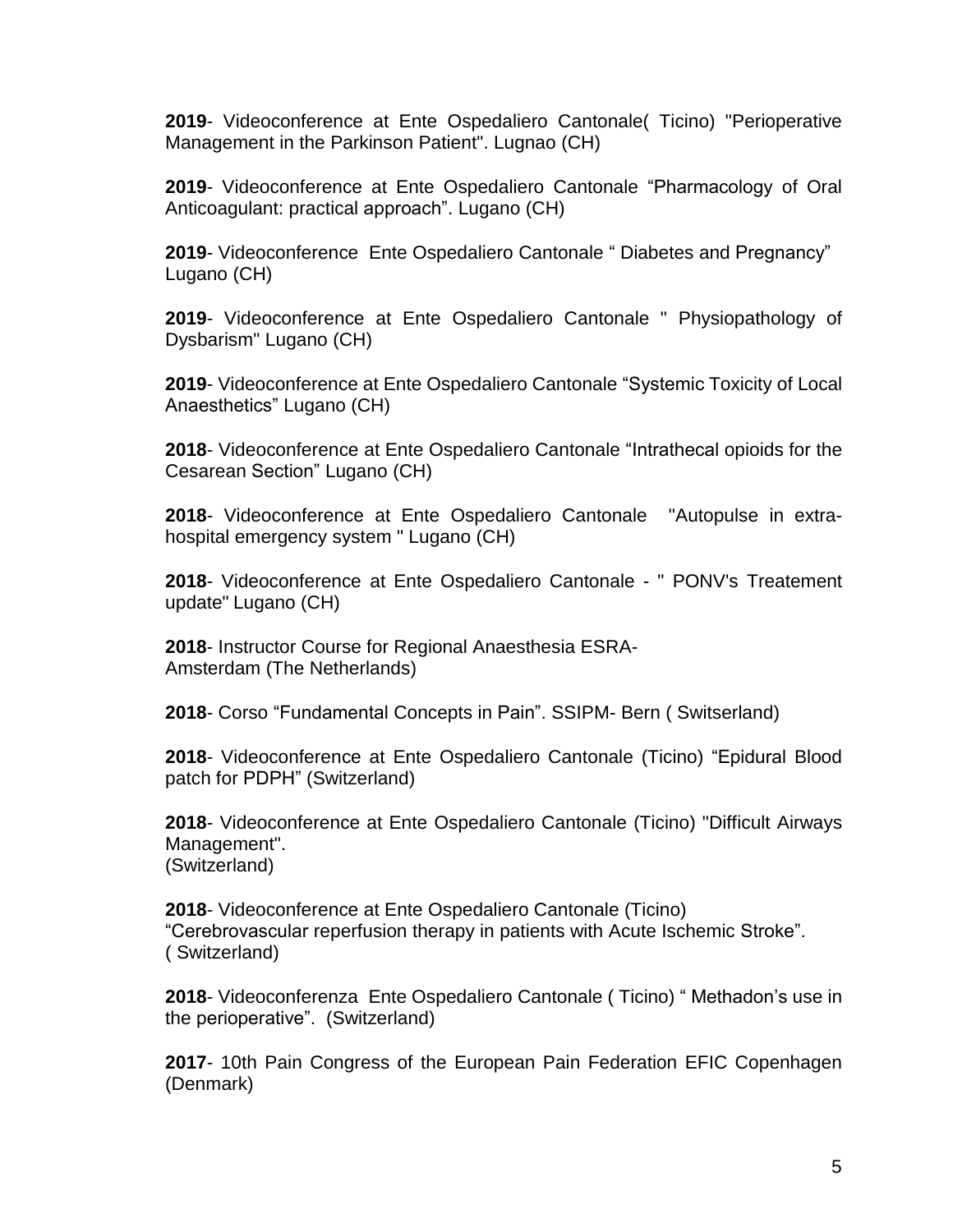**2017**- Videoconference of Ente Ospedaliero Cantonale ( Ticino) " Patient Blood Management". **Switzerland** 

 **2017** – Course "Advanced Infiltration techniques Cervical procedures". SSIPM-Bern (Switzerland)

**2017-** Course " Advanced infiltration techniques Lumbar procedures ". SSIPM - Bern (Switzerland)

**2017-** Workshop "Ultrasound for Interventional Pain Management "SSIPM - Berna ( Svizzera )

**2017-** Videoconference at Ente Ospedaliero Cantonale " DOACs: Direct Oral Anticoagulants and Perioperative Management ". Bellinzona (CH)

**2017-** Videoconference at Ente Ospedaliero Cantonale " Anesthesiological aspects in outpatient surgery ". Lugano (CH)

**2017-** Videoconference of the Ente Ospedaliero Cantonale "Laying endovascular peripheral catheters". Lugano (CH)

**2016-** Update in Intensive Medicine " What Altitude Medicine can teach our specialty ". Prof Majorini of Zurich. EOC Bellinzona (CH)

**2016-** Course "Advanced Infiltration Techniques Cervical Procedures" - SSIPM-Berna (Switzerland)

**2016-** Course: '1st ESRA PAIN CADAVER WORKSHOP' , Innsbruck (Austria)

**2016-** Workshop AMACTI 'Hypnosis and anesthesia', Lugano (CH)

**2016-** Workshop AMACTI ' Anesthesia workshop in chest surgery, present and prospects', Lugano (CH)

**2016-** Symposium of the Spine Unit EOC Neurological Centre of Italian Switzerland 'lumbar stairwell hernia', Lugano (CH)

**2016-** Course SSIPM (Swiss Society for Interventional Pain Management) Theoretical Course 3 'Neuropathic pain and neuromodulation'

**2016-** Course (total of 55 hours) SGNOR-SSMUS-SSERM, Lugano (CH) **2016-** Course Pre-Hospital Trauma Life Support (PHTLS Provider), Lugano (CH) **2016-** Course BLS/AED course - provider, Lugano (CH)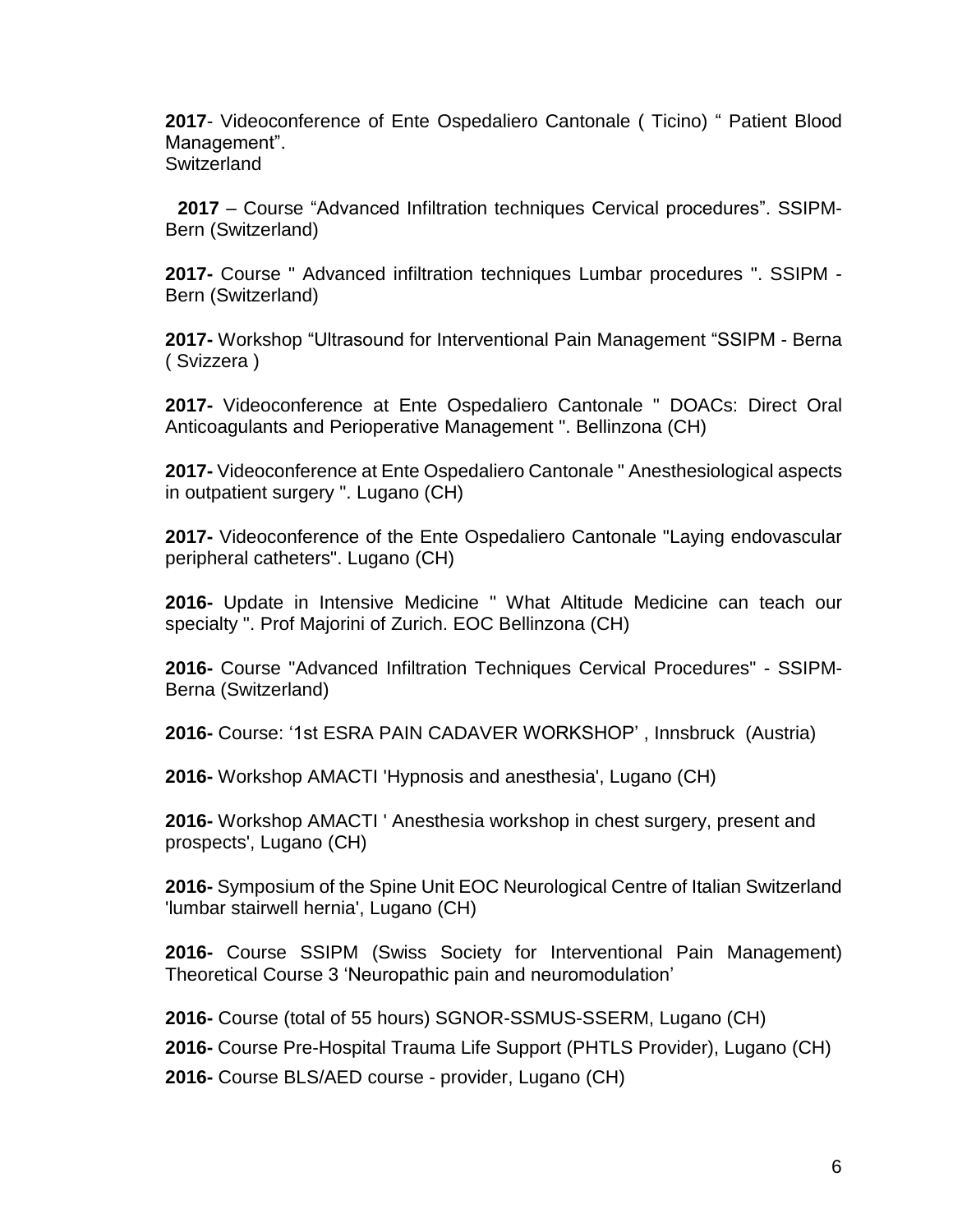**2016-** Congress - 35th ESRA Congress, Maastricht (NL)

**2016-** Course 'Simulation Workshop in Pediatric Anesthesia', Lugano (CH)

**2015-** Course 'Applying Recommendations for Airway Control', Continuing Training online. SIAARTI (Italy)

**2015-** Course 'Risks of the cardiopathic patient in non-cardiac surgery', Rome (Italy)

**2015-** Congress '30th International Winter Symposium: Important topics in obstetric anesthesia' , UZ Leuven, Belgium

**2015-** Course 'Obstetric anesthesia towards better care for mother and child' '30th International Winter Symposium: Important topics in obstetric anesthesia' , UZ Leuven, Belgium

**2015-** Course 'Ethical Program nell'ambito del congresso ' 30th International Winter Symposium : Important topics in obstetric anesthesia' , UZ Leuven, Belgium

**2015-** Course 'TTE workshop' nell'ambito del congresso ' 30th International Winter Symposium : Important topics in obstetric anesthesia' , UZ Leuven, Belgium

**2015-** Course 'High Fidelity Simulation Workshop '30th International Winter Symposium: Important topics in obstetric anesthesia', UZ Leuven, Belgium

**2015-** Course - DARA Advanced Echo course: 'Ultrasound guided peripheral nerve blocks'. Amsterdam (NL)

**2014**- Course ATLS provider. Leuven (BE)

**2014** - ESA (European Society of Anaesthesiology) Congress, Stockholm ( SW)

**2013** – Course ALS provider, Amsterdam (NL)

**2013**-Congress AMC University Polyclinic: 'Anesthesia for the caesarean section', 'Locoregional neurassial techniques'. Amsterdam (NL)

**2013**-ESA Congress (European Society of Anesthesiology), Barcellona (ES)

**2013** Congress AMC: 'The solutions for infusions containing hydroxyethylic starch. (*HES*) in patients with sepsis, license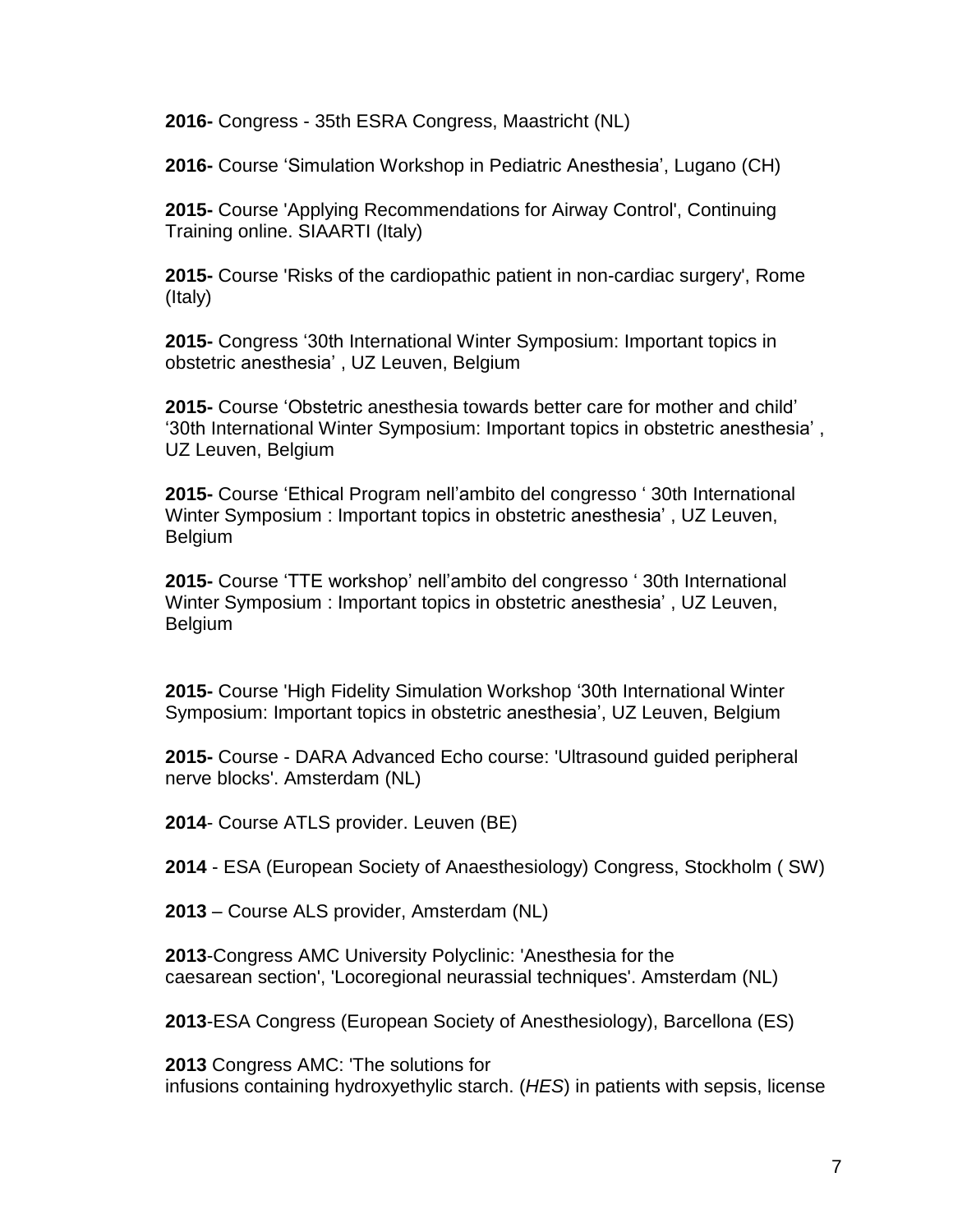to kill?', 'Opioid Induced Hyperalgesia' e 'What's hot in hemodynamics?' – Amsterdam (NL)

2013 Conference Speaker\_and Presentation at AMC: "Scalp Block". Amsterdam (NL)

**2013** Speaker at the Congress at AMC: 'Developments recently in the treatment of the increase in ICP, 'Antibiotic Therapy for sciatalgia' and 'Postoperative delirium in the child'. Amsterdam (NL)

**2013** Fellowship: Peripheral Nerve Blocks - Amsterdam (NL)

**2013** Congress at AMC: 'Damage Control Resuscitation'- Amsterdam (NL)

**2013** Congress at AMC: 'On *or below: an update from the palette of acute medicine', 'Update from the Intensive Care'* and *'Highlights from the OK'* Amsterdam (NL)

**2013** Coagulation Symposium at the University Polyclinic, Amsterdam (NL)

**2012** - BLSD *Oranje Kruis* - Amsterdam (NL)

**2012 –** Congress at AMC-Amsterdam University Polyclinic: 'Single versus triple lumen CVL-risk of infection', 'Desmopressin for Prevention of hemorrhages in general surgery', 'additions to the epidural analgesic mixture: an alternative for Sufentanil?' Amsterdam (NL)

**2012** - London Trauma Conference: Key Issues in Anesthesia for The Morbidly Obese- London (UK)

**2011** - Congress 'Safety in the delivery room: hemorrhages management', Orvieto (TR), Italy - Radiation Protection Course, Orvieto (TR), Italy

 **2009** - Congress in the 'Spine and Space', Rome, Italy

**2008 -**Congress SIAARTI 'Clinical management of acute pain peri-operative: organization, drugs and techniques in different clinical contexts'. Terni (Italy)

**2008 –** Congress 'VI National Course of Refinement and High specialization on Neuropathic Pain' - Prof. Alessandro Sabato Rome (Italy)

**2007**- Congress 'The Diabetological Nursing' Orvieto (Italy)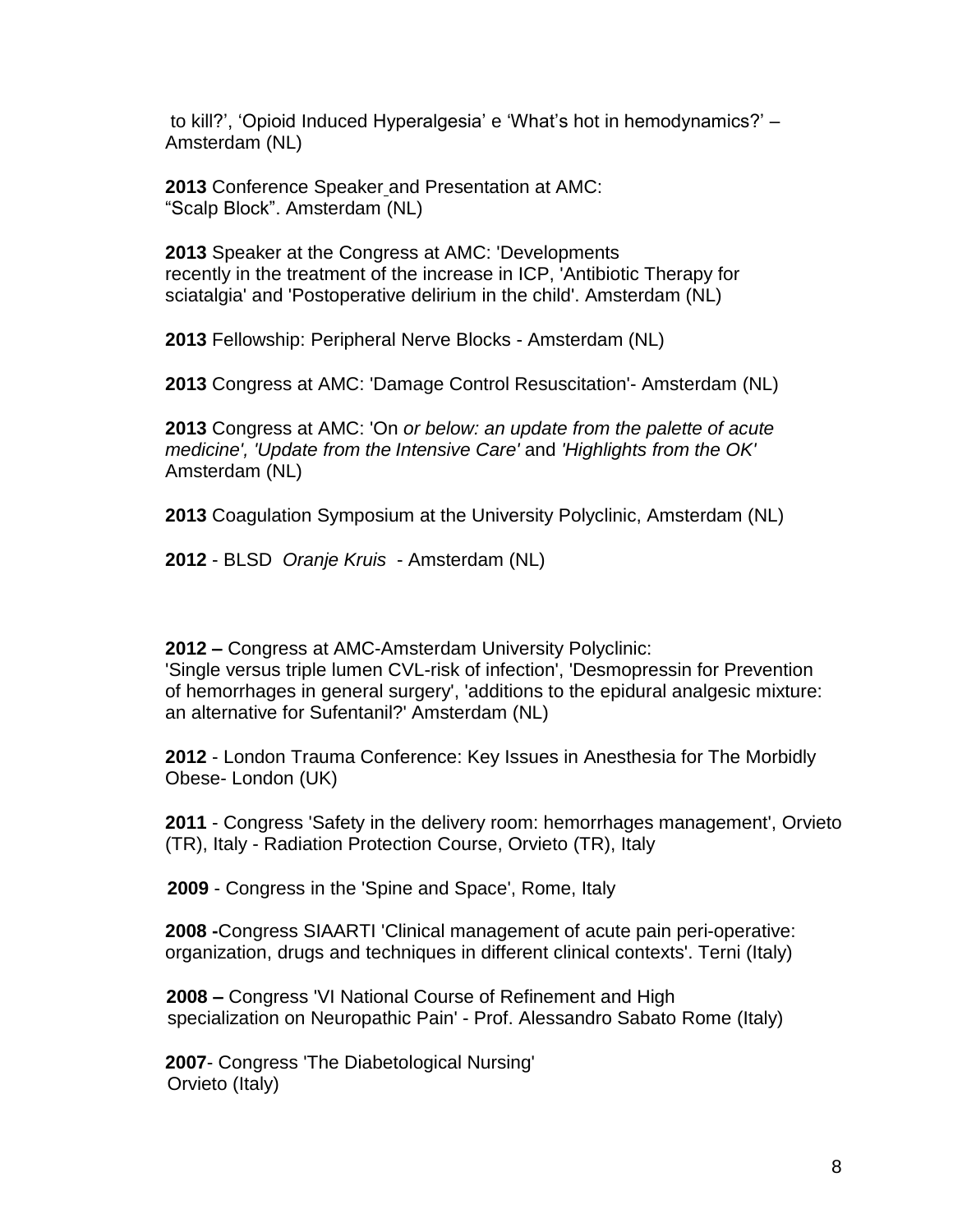**2007** - Congress 'Functional Antalgic Therapy Painful Shoulder, epicondilitis, epitrophe. Perugia (Italy)

**2007** – Course 'Airway Endoscopy in Anesthesia and Intensive Therapy' held at the conference room of the hospital. Orvieto ( Italy).

**2006** – Congress 'Serious Head Trauma' course at the Polyclinic A. Gemini in Rome (Italy)

**2006 –** Airways Control Workshop held by Prof. F.E.Agrò. Rome (Italy)

**2005 -** Course: 'Practical course on the management of cardio-respiratory emergencies: clinical cases during totally endheal-year anesthesia' Event organized by SIMULEARN Ltd BOLOGNA (Italy)

**2005** - Congress 61st A.M.I.I.T.F. (Italian Medical Association of Hydroclimatology, Talassology and Physical Therapy), Viterbo (Italy)

**2005 -** Security training and awareness for airport staff and air carriers - Fiumicino Airport, Rome (Italy)

**2005** - International Conference Participation on 'The Human Genome'- Vatican City (Italy)

**2004**- 9◦ International Conference on the theme 'Palliative Care'- Vatican City (Italy)

**2003-** Course 'The Traumatized spinal cord, treatment, rehabilitation.' STAR Rome (Italy)

 -Course 'Continuous blocks of peripheral nerves under anesthesia, analgesia and pain therapy.' Catholic University of the Sacred Heart Rome (Italy)

-XVIII International Conference on the theme 'The Depression'. Vatican City (Italy)

**2002** - Congress 17th International Conference on the theme 'The Identity of Catholic Health Institutions' Vatican City

**2001 -** Congress 'III International Meeting on Endocrine Surgery'.

UCSC Roma

- Congress 'The anesthetic blocks for the lower limb'.

UCSC ROME

- Congress 'The headaches: Socio-economic impact, tphysiopathology, diagnosis and therapy.' UCSC Rome.

- Congress Artificial Ventilation: from intensive care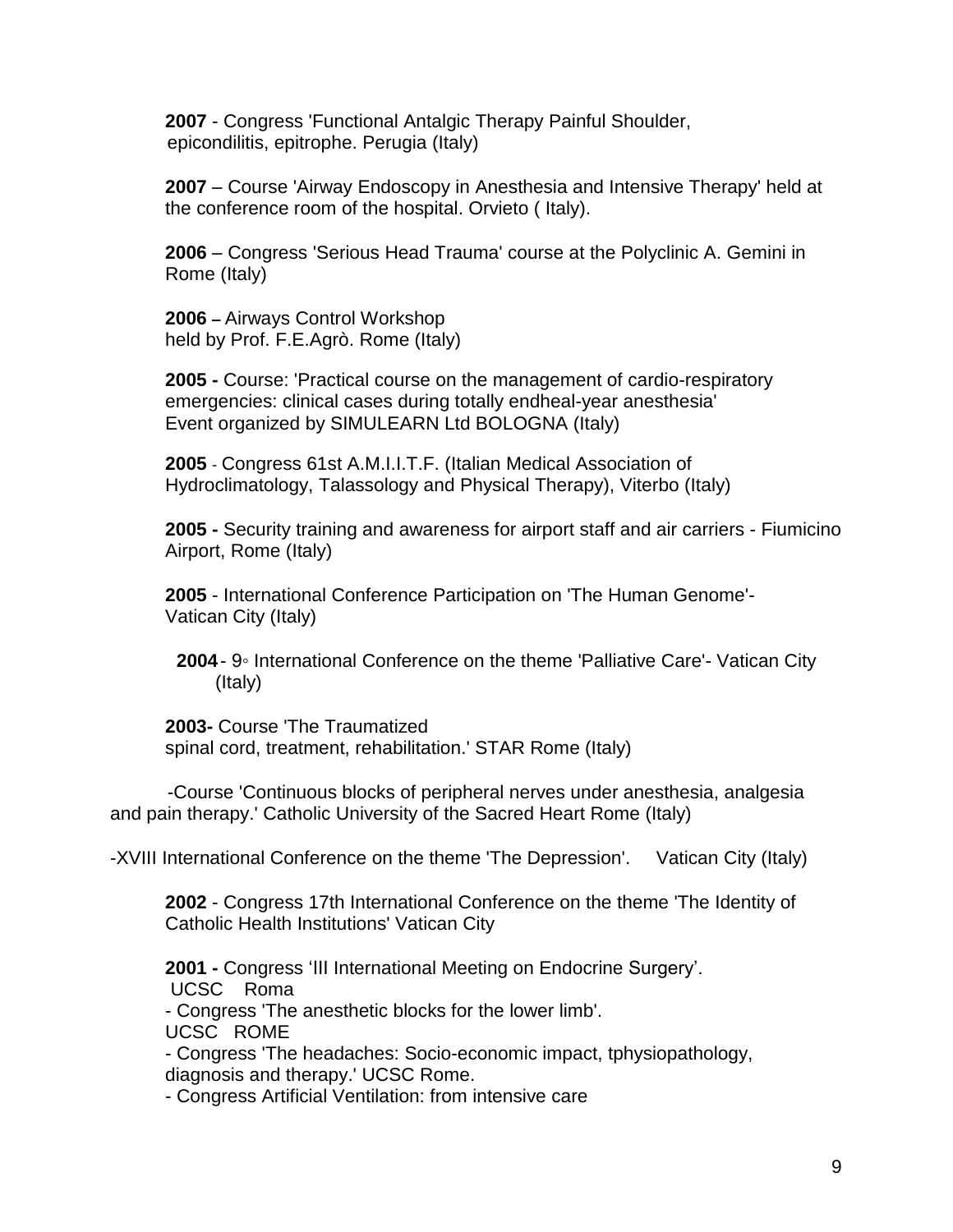home care.' UCSC Rome (Italy)

- Congress 'The new diagnostic-therapeutic guidelines of primary headaches.' SISC Sabaudia (Italy)

- XVI International Congress on 'Health and Power'. City of Vatican.

- Congress ' Traditional Medicine and Conventional Medicine: Perspectives integration'. UCSC Rome (Italy)

**2000 -** Certificate of participation in the study days 'Migraine and Pain: Neurophysiological Approach'. SISC (Italian Society for the Study of Headaches) Sabaudia (LT)

Participation in the "Research Day of the Faculty of Medicine and Surgery" A.Gemelli. UCSC (Catholic University of the Sacred Heart) Rome (Italy)

## **Publications**

Publication: *International Journal of Colorectal Disease*: Ultrasound-guided pudendal nerve block in patients undergoing open hemorrhoidectomy: doubleblind randomized controlled trial -

Publication: *The Journal of Headache and Pain*: 'Incorrect treatment of headache and clinical, social and economic fallout. Case reports and considerations for the interruption of a loop with high clinical and socio-economic impact.' – AISD Congress, Verona (2006)

Publication: *Cephalalgia* 'Impact of headache on quality of life' (2003)

Conference Paper: 'SUNCT Syndrome: a new case responsive to lamotrigine'. 7<sup>th</sup> European Headache Federation Congress. Rotterdam (2004)

Conference Paper: 'Impact of headache on quality of life'. International Congress of International Headache Society. Roma (2003)

Conference Paper: 'Unsatisfactory management of a clinical case suggesting the need for adequate information and training on the headache disorders*'* – National Congress, Rome (2006) *'*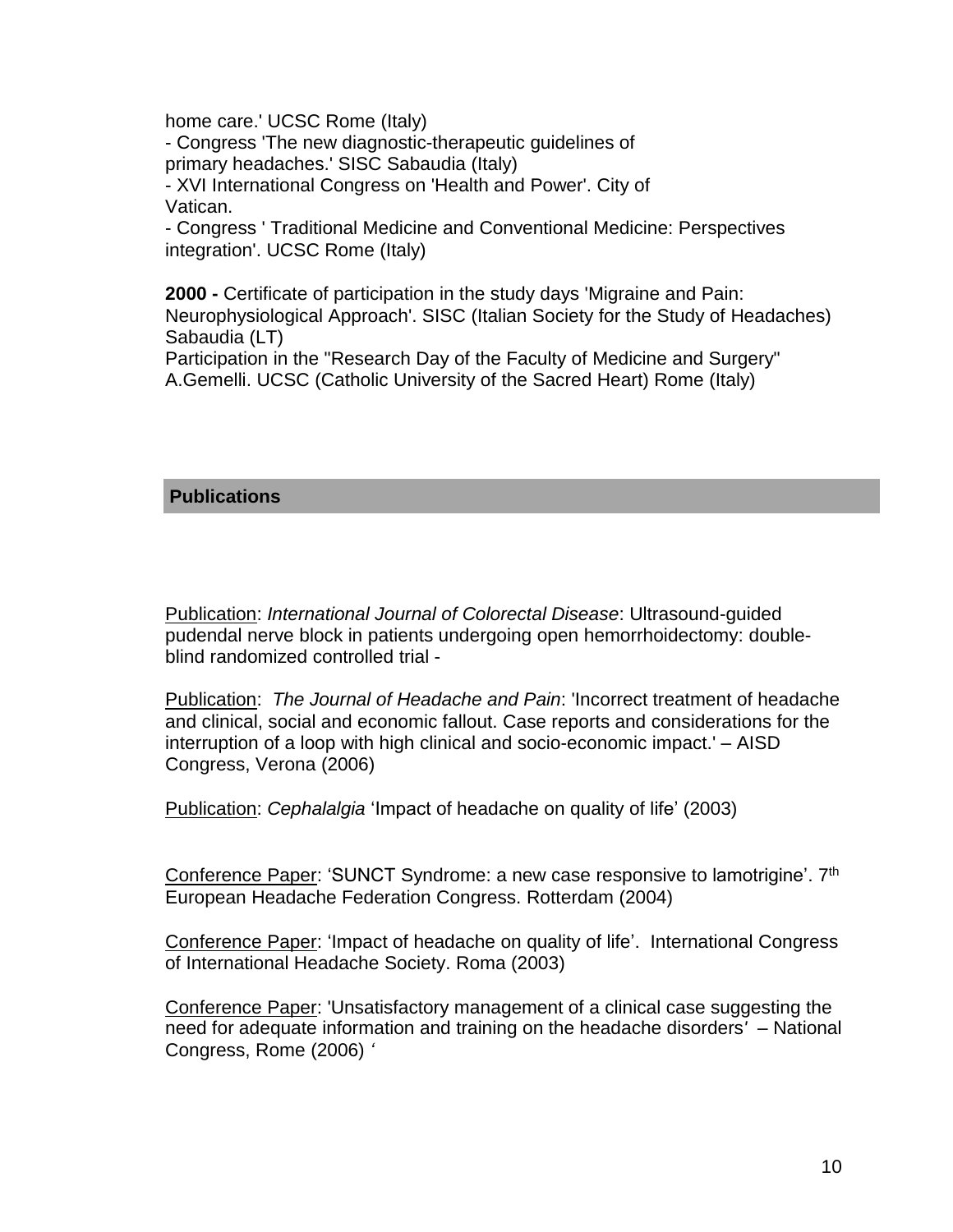Conference Paper: 'Per os Tramadol effectiveness evaluation in refractory failed back surgery syndrome'. Pain Europe IV EFIC

Conference Paper: 'Analgesic Effectiveness of Tramadol and Need for Titration in Chronic Non-Malignant Pain*:* A *Case Report*' 26or National Congress A.I.S.D.

Conference Paper: *'*Chronic Pain and Quality of Life: Preliminary Data of a Cognitive Survey conducted with the Short Form *12 (SF-12)*' questionnaire – Proceedings of the16th National Congress of Headaches, Chieti (2002)

Conference Paper: *'Therapy*of osteoarthritis pain with COXIB vs FANS: clinical results in a medium-term study' – Proceedings of the SiCD National Congress (2002)

Author: Chapter "Anaesthetic Blocks of Face and Head. Regional Anesthesia edited by Professor Atchabahian, Dr Feigl, Dr Lirk. Cambridge University Press. *Under Publishing*

Author: Article "Relieving acute pain, alleviating chronic pain". Medical Humanities Journal Number 42. Year 13.

Co-Director : Master Thesis " Regional Anesthesia and long term outcome of breast cancer patients. Impact of the anesthesia technique on the incidence of recurrences after primary tumor resection" . USI Faculty of Biomedical Sciences 2021

**Award winner during the XXVI Congress National AISD** ( Associazione Italiana per lo studio del dolore) **offered by Grunenthal-Formenti as best abstract (2004).**

## **EXTRACURRICULAR** ACTIVITIES

Medical Specialist qualified to practice as MD Specialist in Anesthesiology and Pain Care Therapy: -Switzerland -The Netherlands

-Italy

Ordinary Member of the following Scientific Societies:

- SIAARTI (Italian Society of Anesthesia, Intensive Care, Pain Care) since 2011
- AMACTI (Association of Anesthesiologists Canton Ticino) from 2016